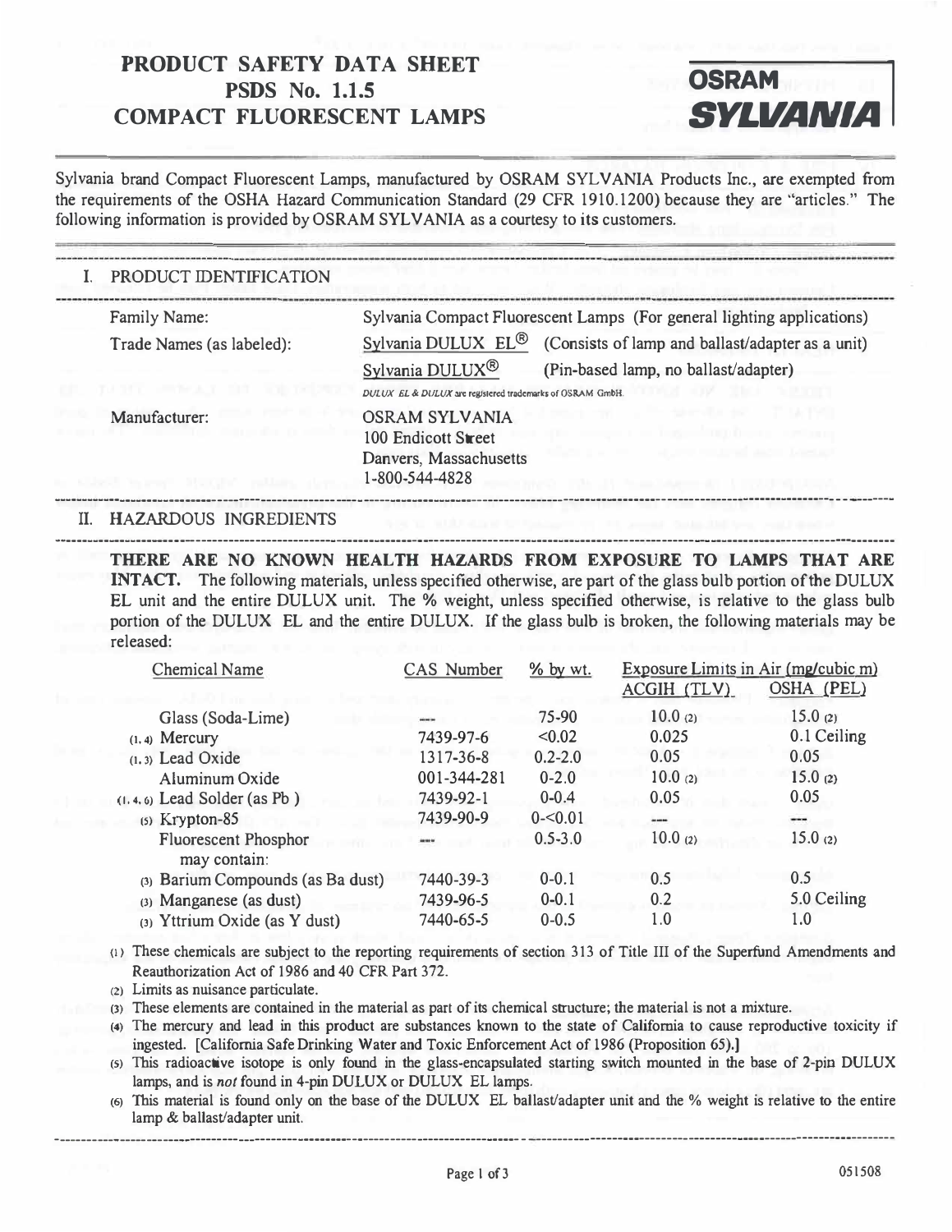Product Safety Data Sheet for Sylvania brand Compact Fluorescent Lamps, *DULUX<sup>®</sup> & DULUX EL®* PSDS NO. 1.1.5

#### III. PHYSICAL PROPERTIES

#### Not applicable to intact lamp.

### IV. FIRE & EXPLOSION HAZARDS

Flammability: Non-combustible.

Fire Extinguishing Materials: Use extinguishing agents suitable for surrounding fire.

Special Firefighting Procedure: Use a self-contained breathing apparatus to prevent inhalation of dust and/or fumes that may be generated from broken lamps during firefighting activities.

Unusual Fire and Explosion Hazards: When exposed to high temperature, toxic fumes may be released from broken lamps.

#### V. HEALTH HAZARDS

**THERE ARE NO KNOWN HEALTH HAZARDS FROM EXPOSURE TO LAMPS THAT ARE INTACT.** No adverse effects are expected from occasional exposure to broken lamps. As a matter of good practice, avoid prolonged or frequent exposure to broken lamps unless there is adequate ventilation. The major hazard from broken lamps is the possibility of sustaining glass cuts.

*NIOSH/OSHA Occupational Health Guidelines for Chemical Hazards and/or NIOSH Pocket Guide to Chemical Hazards* **lists the following effects of overexposure to the chemicals/materials tabulated below when they are inhaled, ingested, or contacted with skin or eye:** 

*Mercury* - Exposure to high concentrations of vapors for brief periods can cause acute symptoms such as pneumonitis, chest pains, shortness of breath, coughing, gingivitis, salivation and possibly stomatitis. May cause redness and irritation as a result of contact with skin and/or eyes.

*Lead* - Ingestion and inhalation of lead dust or fume must be avoided. Irritation of the eyes and respiratory tract may occur. Excessive lead absorption is toxic and may include symptoms such as anemia, weakness, abdominal pain, and kidney disease.

*Phosphor* - Phosphor dust is considered to be physiologically inert and as such, has an OSHA exposure limit of 15 mg/cubic meter for total dust and 5 mg/cubic meter for respirable dust.

*Barium Compounds* - Alkaline barium compounds, such as the hydroxide and carbonate, may cause local irritation to the eyes, nose, throat, and skin.

*Glass* - Glass dust is considered to be physiologically inert and as such, has an OSHA exposure limit of 15 mg/cubic meter for total dust and 5 mg/cubic meter for respirable dust. The ACGJH TL Vs for particulates not otherwise classified are 10 mg/cubic meter for total dust and 3 mg/cubic meter for respirable dust.

*Manganese* - Inhalation of manganese dust may cause local irritation to the eyes, nose, and throat.

*Yttrium* - Studies of workers exposed to this material showed no evidence of chronic or systemic effects.

*Aluminum Oxide (Alumina)* - Alumina is a non-toxic material which is very low in free silica content. Sharpedged particles can irritate the eyes, perhaps the skin, and definitely the mucous membranes of the respiratory tract.

*Krypton-85 Contained in Glow Switch* - The radiation emitted by Kr-85 is 99.6% beta which is completely absorbed by the glass envelope of the glow switch and 0.4% gamma which is not. This radiation is, however, 100 to 200 times less than that allowable for clocks and watches. In the unlikely event of the glow switch breaking, the traces of krypton-85 gas immediately disperses in the air. Krypton gas and its radioactive isotope are inert (they do not react chemically with other substances) and are not absorbed by the body.

Page 2 of 3 051508